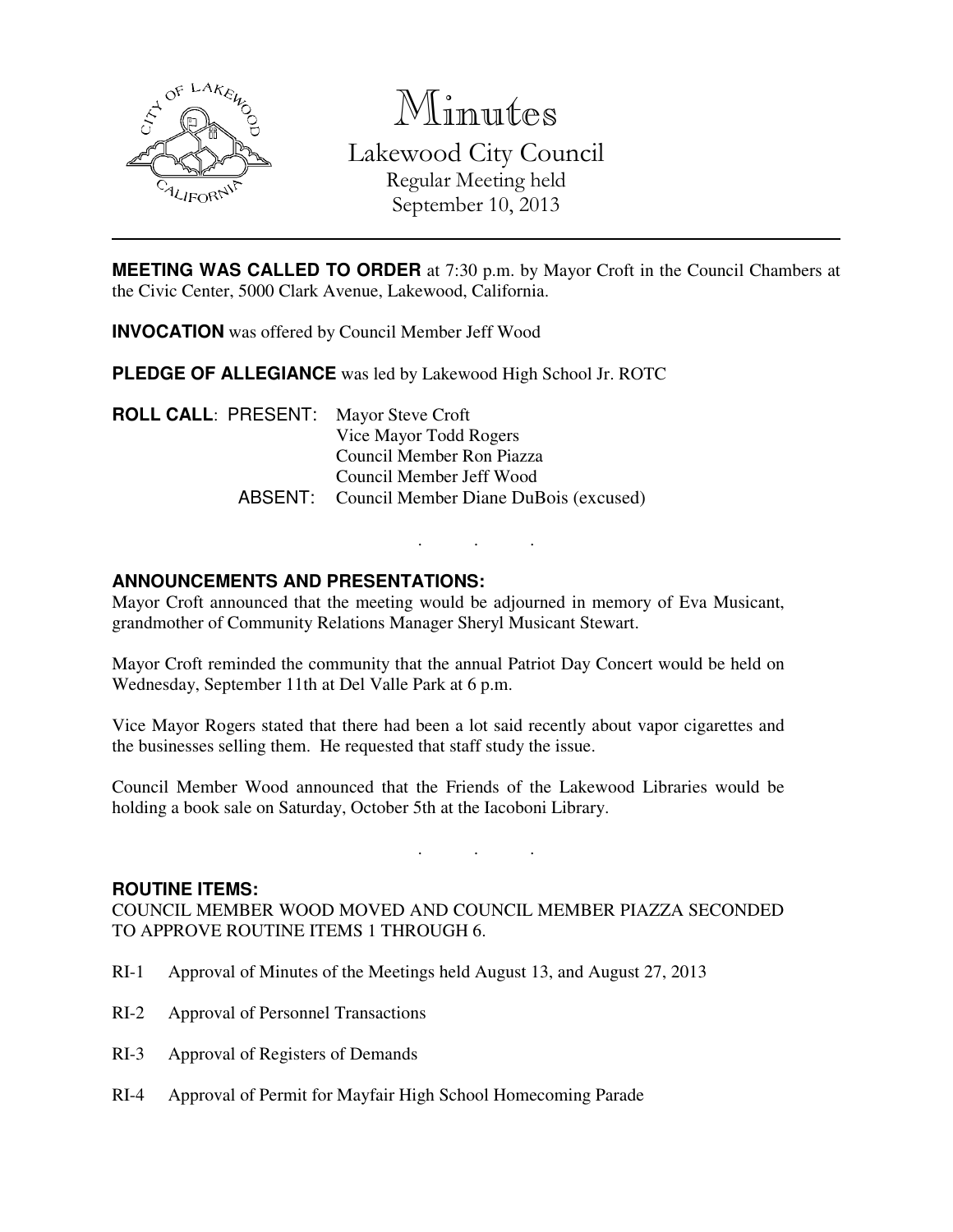#### **ROUTINE ITEMS:** Continued

- RI-5 Approval of Agreement with Tyler Technologies, Inc. for MUNIS Accounting Software License and Support
- RI-6 Approval of Agreement with Bellflower Unified School District for the Success Through Awareness and Resistance (STAR) Program

UPON ROLL CALL VOTE, THE MOTION WAS APPROVED:

AYES: COUNCIL MEMBERS: Rogers, Piazza, Wood and Croft

NAYS: COUNCIL MEMBERS: None

ABSENT: COUNCIL MEMBERS: DuBois

# **1.1 • CDBG PROGRAM CONSOLIDATED ANNUAL PERFORMANCE AND EVALUATION REPORT**

. . .

Community Development Director Sonia Southwell made a presentation based on the memo in the agenda and stated the Federal regulations required all recipients of Community Development Block Grant funds to prepare an annual performance report. The Consolidated Annual Performance and Evaluation Report (CAPER) summarized the program year accomplishments. It was the recommendation of staff that the City Council hold a public hearing to receive any public comments, and direct staff to submit the CAPER, with any comments received, to the local Housing and Urban Development (HUD) office.

Mayor Croft opened the public hearing at 7:39 p.m. and called for anyone in the audience wishing to address the City Council on this matter. There was no response.

VICE MAYOR ROGERS MOVED AND COUNCIL MEMBER WOOD SECONDED TO CLOSE THE PUBLIC HEARING AND DIRECT STAFF TO SUBMIT THE CAPER, WITH ANY COMMENTS RECEIVED, TO THE LOCAL HUD OFFICE. UPON ROLL CALL VOTE, THE MOTION WAS APPROVED:

AYES: COUNCIL MEMBERS: Rogers, Piazza, Wood and Croft NAYS: COUNCIL MEMBERS: None ABSENT: COUNCIL MEMBERS: DuBois

## **2.1 • SECOND READING AND ADOPTION OF ORDINANCE NO. 2013-5; RELATING TO SIGNATORY AUTHORITY**

. . .

City Attorney Steve Skolnik advised that a public hearing had been held on this ordinance at the last City Council meeting, and that it was presented for adoption at this time.

ORDINANCE NO. 2013-5; AN ORDINANCE OF THE CITY COUNCIL OF THE CITY OF LAKEWOOD RELATING TO SIGNATURE AUTHORITY was read by title by the City Clerk.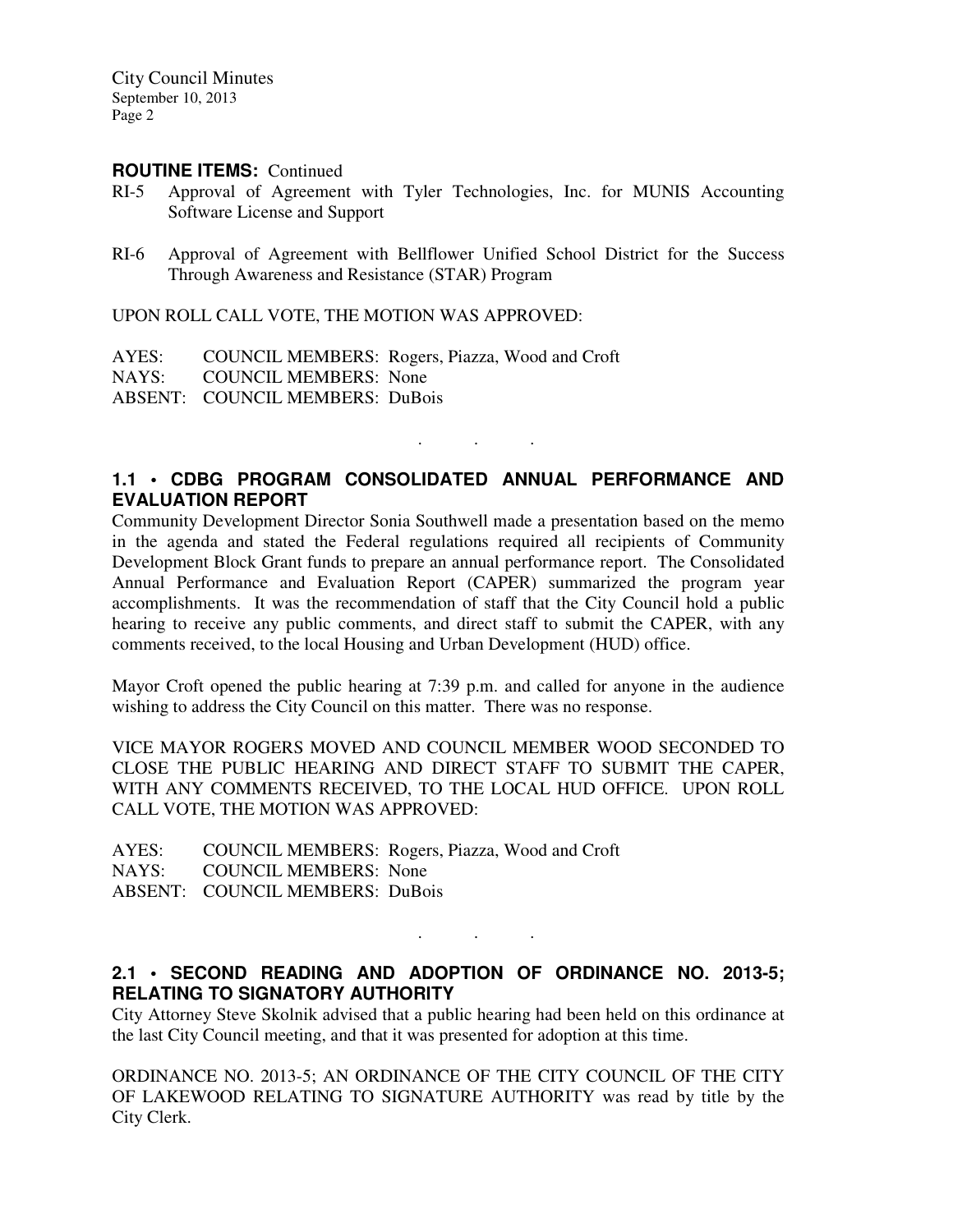**2.1 • SECOND READING AND ADOPTION OF ORDINANCE NO. 2013-5; RELATING TO SIGNATORY AUTHORITY** - Continued

VICE MAYOR ROGERS MOVED AND COUNCIL MEMBER WOOD SECONDED TO WAIVE FURTHER READING AND ADOPT ORDINANCE NO. 2013-5. UPON ROLL CALL VOTE, THE MOTION WAS APPROVED:

AYES: COUNCIL MEMBERS: Rogers, Piazza, Wood and Croft NAYS: COUNCIL MEMBERS: None ABSENT: COUNCIL MEMBERS: DuBois

# **3.1 • LOAN AGREEMENT BETWEEN THE CITY AND THE SUCCESSOR AGENCY TO THE LAKEWOOD REDEVELOPMENT AGENCY**

. . .

Administrative Services Director Diane Perkin presented a report based on the memo in the agenda and stated that due to a distribution error on the part of the County of Los Angeles, the Successor Agency to the Lakewood Redevelopment Agency would experience a budget shortfall of \$836,224 necessitating a loan between the City and the Successor Agency. She noted that the proposed loan would be listed for repayment on the next two Recognized Obligation Payment Schedules (ROPS) and that the previous loan between the City and the Agency had already been repaid. It was the recommendation of staff that the City Council approve the Loan Agreement between the City of Lakewood and the Successor Agency to the Lakewood Redevelopment Agency in the amount of \$836,224.00.

COUNCIL MEMBER PIAZZA MOVED AND VICE MAYOR ROGERS SECONDED TO APPROVE THE PROPOSED LOAN BETWEEN THE CITY AND THE SUCCESSOR AGENCY. UPON ROLL CALL VOTE, THE MOTION WAS APPROVED:

AYES: COUNCIL MEMBERS: Rogers, Piazza, Wood and Croft NAYS: COUNCIL MEMBERS: None ABSENT: COUNCIL MEMBERS: DuBois

# **3.2 • STATUS REPORT ON MORATORIUM ON CONDITIONAL USE PERMITS TO ALLOW CERTAIN ALCOHOLIC BEVERAGE (OFF-SALE) ESTABLISHMENTS**

. . .

The Director of Community Development made a presentation based on the memo in the agenda and stated that in October of 2012, the City Council had, by ordinance, established a moratorium on the issuance of any Conditional Use Permit for any new alcoholic beverage facility (off-sale) in a location with a gross floor area of less than 6,500 square feet. She reported that the Community Development Department had been studying the potential adverse impacts in the rapid increase of many small alcoholic beverage establishments, but would require more time in which to complete said study. It was the recommendation of staff that the City Council issue the written Report on Measures Taken to Alleviate the Conditions that Led to Adoption of Interim Ordinance No. 2012-3 and as Extended by Interim Ordinance No. 2012-4.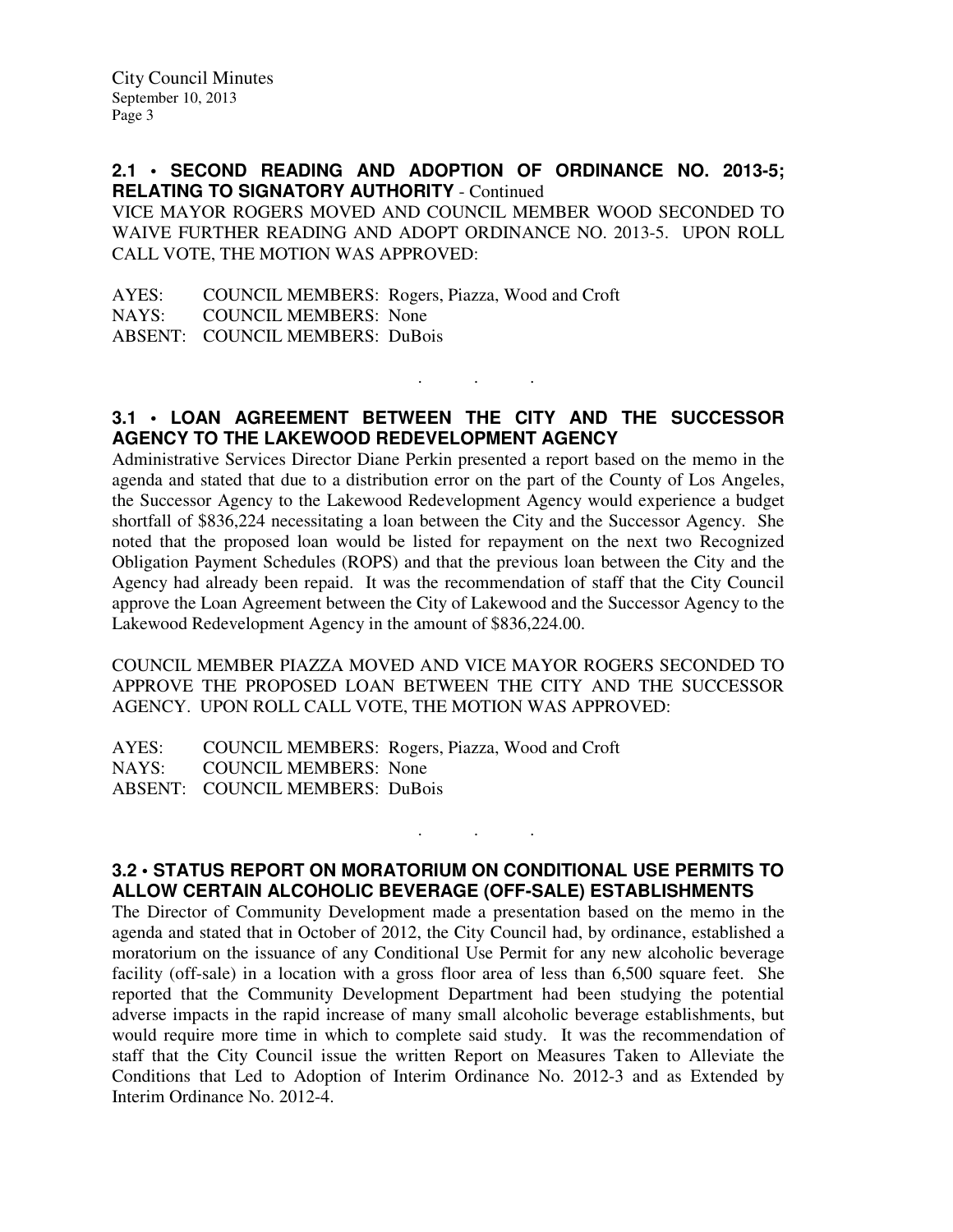**3.2 • MORATORIUM ON CONDITIONAL USE PERMITS TO ALLOW CERTAIN ALCOHOLIC BEVERAGE (OFF-SALE) ESTABLISHMENTS** - Continued COUNCIL MEMBER WOOD MOVED AND COUNCIL MEMBER PIAZZA SECONDED TO ISSUE THE REPORT AND SCHEDULE A PUBLIC HEARING ON SAME FOR OCTOBER 8, 2013. UPON ROLL CALL VOTE, THE MOTION WAS APPROVED:

AYES: COUNCIL MEMBERS: Rogers, Piazza, Wood and Croft NAYS: COUNCIL MEMBERS: None ABSENT: COUNCIL MEMBERS: DuBois

# **3.3 • MEMORANDUMS OF UNDERSTANDING WITH GATEWAY REGION INTEGRATED WATER MANAGEMENT JOINT POWERS AUTHORITY FOR WATERSHED MANAGEMENT PLAN DEVELOPMENT**

. . .

Public Works Director Lisa Rapp displayed slides and gave a presentation based on the memo in the agenda. She reported that the City was part of three separate watershed groups, (Lower Los Angeles River, Los Cerritos Channel and the Lower San Gabriel River) and had been working closely with the other agencies in each group to develop the proposed Memorandums of Understanding for the development of a Watershed Management Plan (WMP) for each group. She briefly reviewed the development process for the MOUs, noting that the deadline for submittal of the WMPs was June 30, 2014. She reported that the costs for development of the WMPs was apportioned based upon a formula considering the percentage of area within the watershed, with Lakewood's share for the three areas totaling \$154,248. She noted that the cost did not include any of the required monitoring or capital improvements ultimately identified in the WMPs. It was the recommendation of staff that the City Council approve the MOU with Gateway Water Management Authority to develop a Watershed Management Program and Coordinated Integrated Monitoring Program for the Lower Los Angeles River – Reach 1 Watershed Committee, the Los Cerritos Channel Watershed Committee and the Lower San Gabriel River Watershed Committee; and to appropriate \$154,248 for Lakewood's share for fiscal year 2013-14.

Mayor Croft inquired why the term for the Lower Los Angeles River MOU was longer than the other two. Ms. Rapp stated that there was a longer implementation schedule for the Total Maximum Daily Loads (TMDLs) that were developed by that watershed committee.

Council Member Piazza asked if a funding formula would be coming before the City Council for each year's costs. Ms. Rapp responded by stating that another allocation would be needed and that since the estimated costs would probably not be known in time for next year's budget, a separate request for allocation would be presented to the Council next year.

Vice Mayor Rogers stated that while the City Council was wholly in support of clean water, they most definitely did not appreciate the State establishing extensive and costly unfunded mandates such as these without first identifying a funding source, especially at a time when so many local agencies were struggling financially. He inquired when the largest expenses were anticipated. Ms. Rapp responded by stating that it would be at least a couple of years down the road, following the completion of the initial studies and monitoring, before capital improvements could be identified.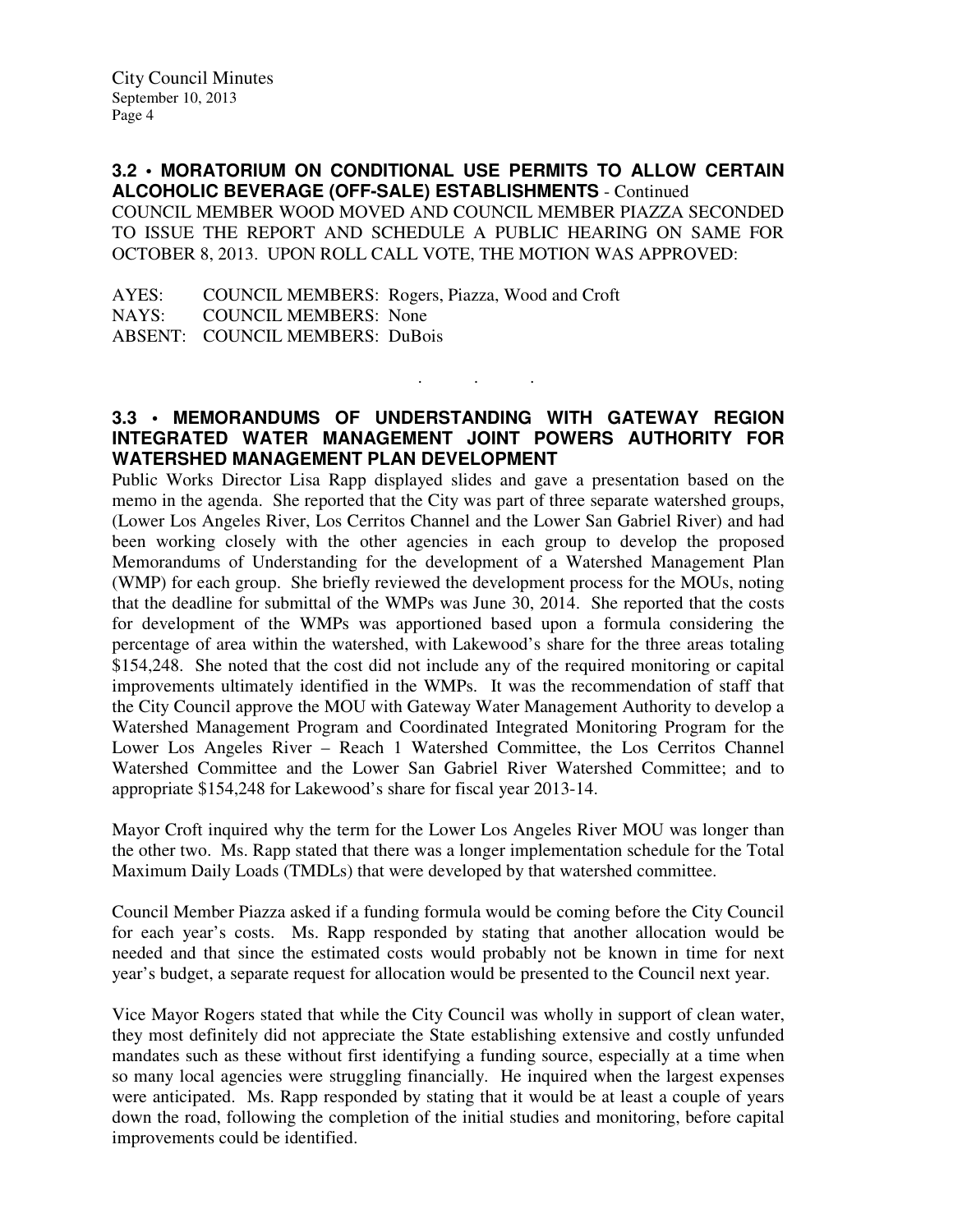## **3.3 • MEMORANDUMS OF UNDERSTANDING WITH GATEWAY REGION INTEGRATED WATER MANAGEMENT JOINT POWERS AUTHORITY FOR WATERSHED MANAGEMENT PLAN DEVELOPMENT** - Continued

COUNCIL MEMBER PIAZZA MOVED AND COUNCIL MEMBER WOOD SECONDED TO APPROVE THE THREE MOU'S WITH THE LOWER LOS ANGELES RIVER, LOS CERRITOS CHANNEL AND LOWER SAN GABRIEL RIVER WATERSHED COMMITTEES. UPON ROLL CALL VOTE, THE MOTION WAS APPROVED:

AYES: COUNCIL MEMBERS: Rogers, Piazza, Wood and Croft NAYS: COUNCIL MEMBERS: None ABSENT: COUNCIL MEMBERS: DuBois

# **3.4 • FALL/WINTER RECREATION PROGRAMS**

Recreation and Community Services Director Lisa Litzinger displayed slides and made a presentation based on the memo in the agenda. She reported that the Fall/Winter Recreation catalog had just been mailed out, providing details about the programs offered from October 2013 through January 2014. She outlined some of the highlights of the season such as the annual College Fair in October; Lakewood Youth Sports Flag Football and Volleytennis; Halloween carnivals at each Lakewood park; the Lollipop Lane Craft Boutique, with over 115 vendors; Winter Break activities for children; and the Project Shepherd Holiday Assistance Program.

. . .

Council Member Piazza congratulated Ms. Litzinger and the Recreation and Community Services Department staff for the great summer programming they had provided this year.

. . .

#### **SUCCESSOR AGENCY ACTIONS**

1. Approval of Register of Demands VICE MAYOR ROGERS MOVED AND COUNCIL MEMBER PIAZZA SECONDED TO APPROVE THE REGISTER OF DEMANDS. UPON ROLL CALL VOTE, THE MOTION WAS APPROVED:

AYES: COUNCIL MEMBERS: Rogers, Piazza, Wood and Croft NAYS: COUNCIL MEMBERS: None ABSENT: COUNCIL MEMBERS: DuBois

2. Recognized Obligation Payment Schedule for January 1, 2014 through June 30, 2014 – ROPS 13-14 B

. . .

The Director of Administrative Services presented the Recognized Obligation Payment Schedule for January 1, 2014 through June 30, 2014 (ROPS 13-14B).

COUNCIL MEMBER WOOD MOVED AND VICE MAYOR ROGERS SECONDED TO APPROVE ROPS 13-14B.